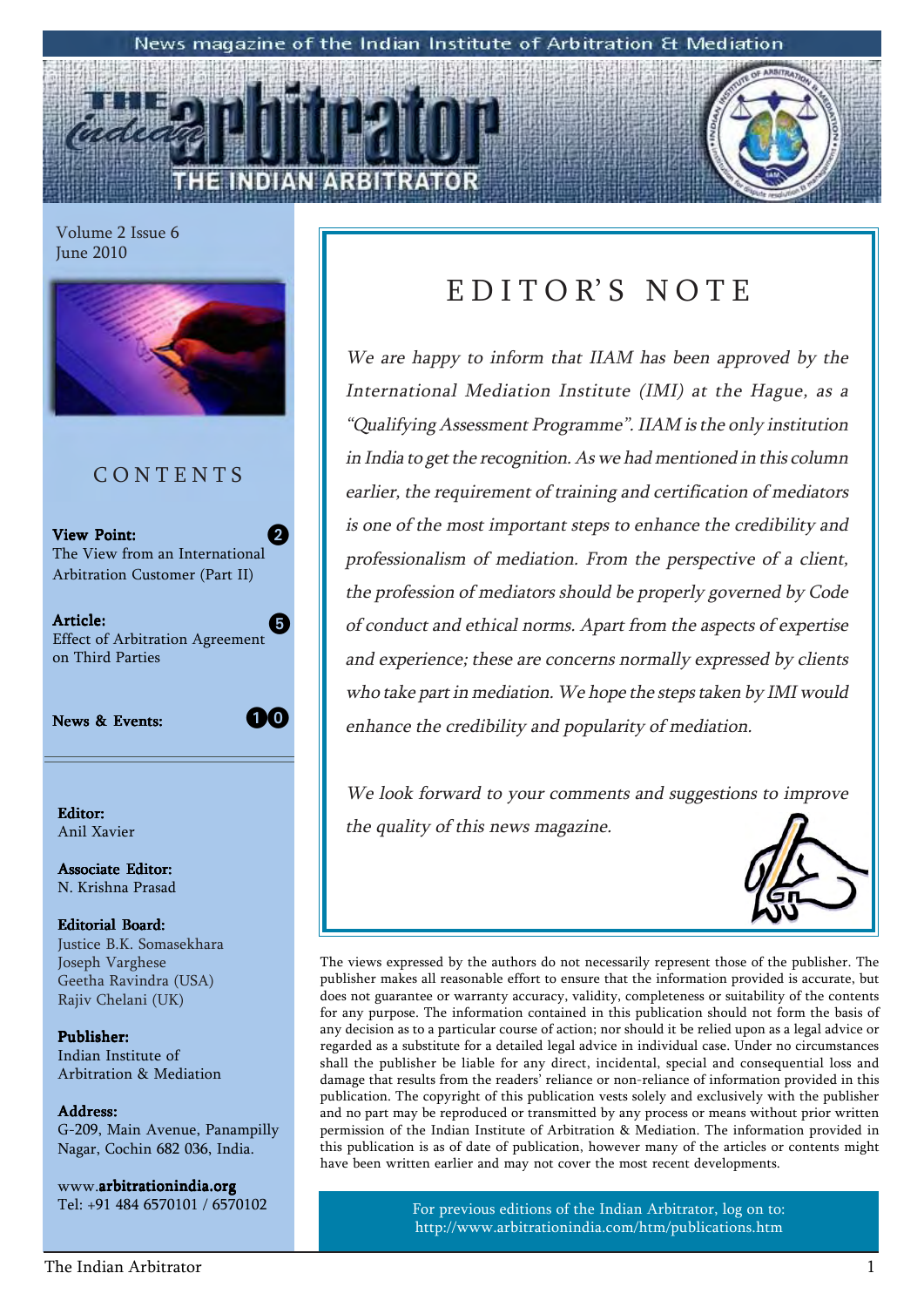#### ARTICLE - The View from an International Arbitration Customer



## The View from an International Arbitration Customer: In Dire Need of Early Resolution (Part - II)

: MICHAEL MCILWRATH AND ROLAND SCHROEDER

#### 5. THE MYTH THAT PARTIES ARE TO BLAME FOR DELAY IN THE PROCEEDINGS, OR THAT PARTIAL AWARDS CURRENTLY OFFER A VIABLE CURE

A common defence of arbitration is that, if there is delay,

it is due to the parties wanting to make additional arguments or submissions, dragging their feet during the proceedings, or failing to identify and agree on issues that should be decided early. Although we do not deny some blame being properly allocated to parties for allowing their counsel to belt-andsuspender $^{\rm l}$  every argument with still further arguments, we do not think the parties are the primary culprits responsible for the delays.

The view that the parties can impose greater efficiency rests on a faulty premise, which is that it is

easily within their power to exercise more control over the procedure once a dispute arises, including by strictly enforcing time limits. This is not, in our submission, a valid premise in most disputes. It ignores that the parties are unlikely to be in good relations, at least with respect to the subject matter in dispute, and in some instances one of them (or their lawyers) may have an interest in delaying the determination of issues, not in expediting  $them - to delay payment of damages or to create$ financial pressure on the opposing party through delay and undue expense. Leaving the question of the timing of an arbitration to the parties inevitably puts at least one of them in the unenviable position of having to insist

 $<sup>1</sup>$  "Belt and braces" in UK English. (Ed.)</sup>

Without direction from the tribunal in the form of rulings on key issues or otherwise, the parties are left to guess what issues or evidence the tribunal will ultimately find useful or persuasive.

on a shorter period of time than the tribunal would like to have.

Furthermore, parties invariably find they are forced to make belt-and-suspender type arguments, or at least arguments in the alternative, precisely because key issues have been left open. Without direction from the

tribunal in the form of rulings on key issues or otherwise, the parties are left to guess what issues or evidence the tribunal will ultimately find useful or persuasive. While some amount of guessing as to what the decisionmaker views as important will always take place, early resolution of key issues can and will lead to a streamlining of arguments and evidence. The parties themselves generally cannot arrange for the proceeding to be conducted this way because they, of course, have disagreements about the key issues and do not know how the tribunal

will come out on these issues  $-$  only the tribunal can answer those questions.

It is true that many arbitration rules and dispute resolution clauses will require the tribunal to issue the award within a certain time. It is equally true that it is not uncommon for tribunals to ask the parties or the institutions to extend that period. They unfailingly state more time as being necessary because of something the parties have done or in order to consider arguments they have made, or to allow them to make more arguments beyond the stated period. In reality, however, the parties (or at least one of them) will nearly always grant such a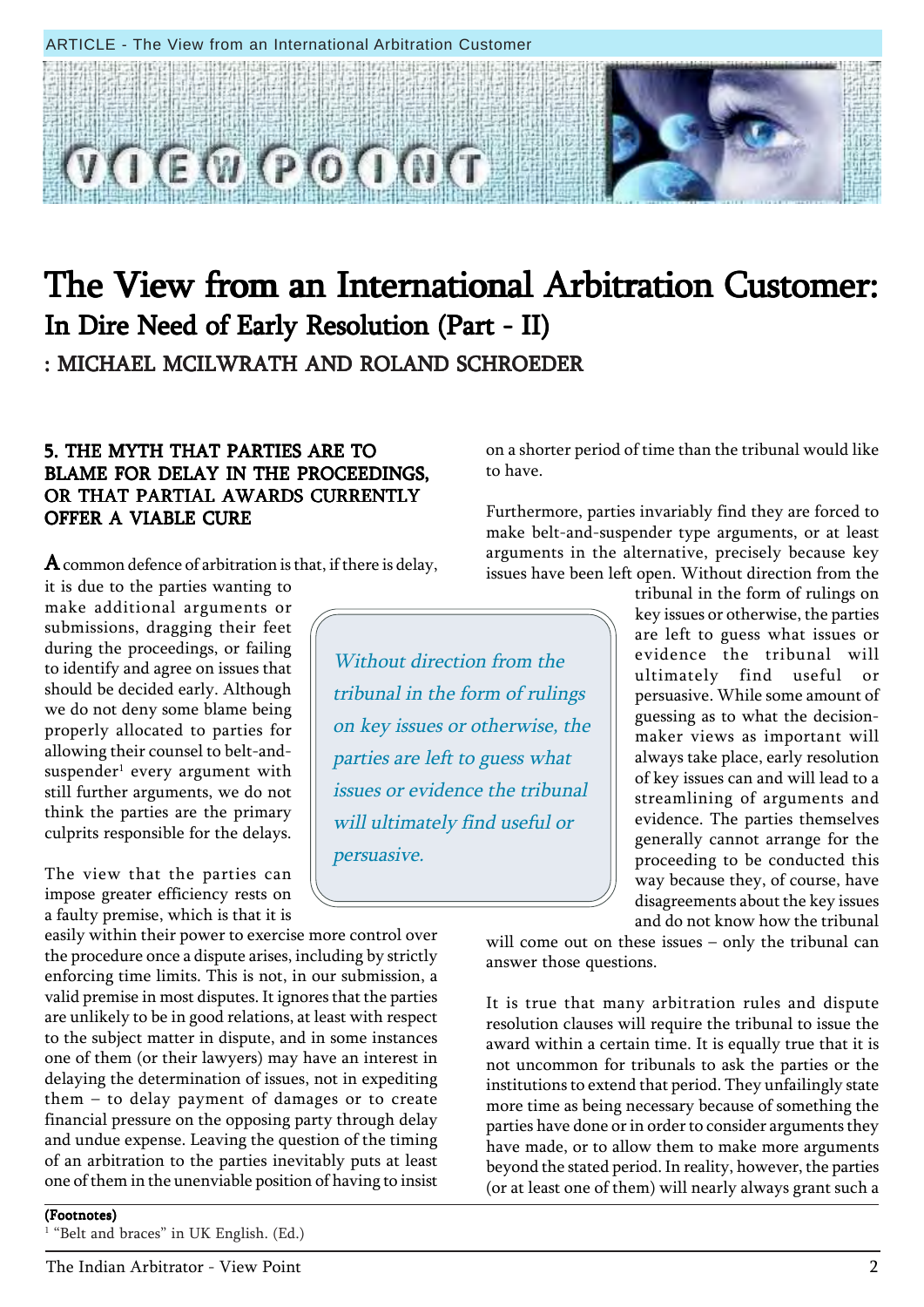request for fear of repercussion or lack of a thoughtful decision if they do not. From the party perspective, when a tribunal asks for more time, it is implicitly admitting that it has failed in its mission to discipline the process, even if the reason for the extension may be for legitimate concerns of which the parties may not be aware (such as the lack of consensus or availability of all members of the tribunal) and the arbitrators truly believe they have requested and obtained extensions only in the parties' interest and with their consent.

As for partial awards, our experience  $-$  shared by our colleagues  $-$  has been that tribunals are generally unwilling to determine critical issues in the early stages of proceedings when it would make most sense to dispense with them. In fact, we have seen arbitrations go on for years despite resting on a single issue  $-$  such as whether the contract existed or how a certain clause of the contract should be read  $-$  that was purely a legal question that the arbitrators probably could have decided on the basis of the initial pleadings and some early supplemental briefing.

At least one prominent institution discourages the granting of partial or interim awards on the traditional theory that it is the better practice for a tribunal to consider all issues and render a single final award. This no doubt explains the reluctance of some tribunals to do so. In our experience (and that of other in-house and external counsel with whom we routinely compare notes), this approach ignores the demand among the corporate community for efficient, effective and timely resolution of disputes.

#### 6. WHAT FAILING TO ADDRESS CORPORATE CONCERNS WILL MEAN FOR INTERNATIONAL ARBITRATION

We believe our experiences are typical, as we have shared them with in-house counsel of other large companies, and we know we are not alone in our frustration. We see the result to be the following, not all of which are uniformly negative from a company perspective, but which may be disheartening for the international arbitration community:

#### Movement towards courts and away from international arbitration

Although we do not doubt that international arbitration is here to stay, we believe that the lack of corporate satisfaction means it will not grow as much or as quickly as its potential would otherwise allow. We know from our interactions with in-house counsel at other companies that many have developed, or are developing, a real reluctance to resolve disputes through international arbitration where it can be avoided. At

least one Fortune 50 company has already banned international arbitration in its contracts. Some segments within GE likewise have begun to insist on dispute resolution before the courts wherever possible. While it is not always the timing of the arbitration process, but also other concerns which may sometimes favour litigation over arbitration  $-$  such as the ability to join third parties or to quickly seize or freeze assets in dispute - frustration with the length and expense of the arbitration process is increasingly cited as the rationale for favouring court resolution (or at least for no longer favouring arbitration).

#### Preference for Regional Arbitration Centres

Where regional arbitral bodies have developed a strong reputation for rapid dispute resolution, parties will increasingly move their business there, instead of relying on the well-known international institutions. Many of these institutions are young, dynamic, and "get it" from the business perspective. They have access to reputable arbitrators and will actively move proceedings along.

#### UNCITRAL and other forms of ad hoc arbitration

We believe that ad hoc arbitration has acquired a reputation in many places of being more efficient than institutional arbitration. This may be due to a misperception of the role or costs of institutions, or the inclination of some arbitrators to leverage the institution's role as a means to extend the time of the proceedings. Whatever the cause, the reputation of institutions for efficient conduct of disputes unfortunately will largely be determined by their most recent bad example. If it can take years to conclude an arbitration with only a single issue in dispute, parties will not see any value to the (usually minor) costs added by the institution. When litigation may not be an option for a particular contract, parties may be content with ad hoc arbitration.

#### Some silver linings in the search for alternative solutions: Increasing the use of mediation and reducing dependency on law firms

The ability of the business world to engineer its own solutions to vexing problems cannot be underestimated. Just as parties to an arbitration may be more inclined to settle once they become steeped in a never-ending process, businesses that have been through an international arbitration may be generally more willing to accept mediation as an alternative form of resolving disputes. Mediation's benefits are widely known in some quarters, and concern about the cost and duration of arbitration may be helping extend its reach. Similarly, the slow pace of international arbitration can make it easier for companies to "in-source" arbitration work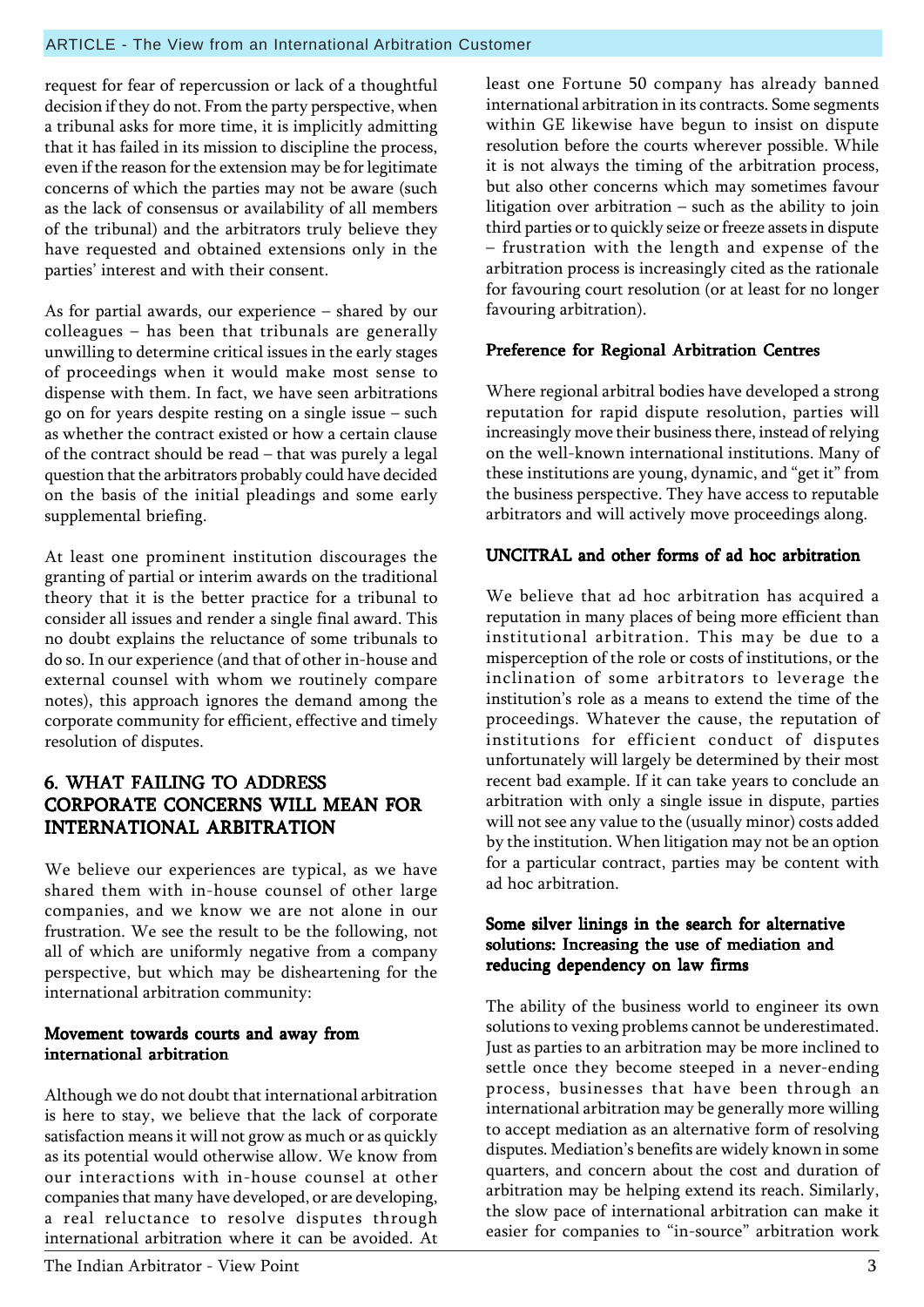instead of relying on international law firms, thereby mitigating the cost of the lengthy procedures.

#### 7. IMPROVEMENTS THAT BUSINESSES WOULD LIKE TO SEE

Having discussed the issue with our GE litigation colleagues, we believe that rule and practice changes authorising and promoting the early disposition of key issues would be a highly positive step for international arbitration. Of course, arbitration institutions will have to do more than simply enact or modify their rules; they will have to ensure that the reform becomes effective by developing a culture that encourages key issues to be identified and addressed as early in the process as

possible. Here are some ideas that we think would be helpful and appreciated by the business community:

1. Arbitration Rules  $(a)$ authorising and encouraging tribunals to identify at the outset of the proceedings any legal or factual issues amenable to early disposition that will narrow/focus the issues in dispute, and to establish procedures for resolving those issues; and (b) authorising and encouraging tribunals to stage cases to consider first those issues that may dispose of the need to consider later issues (i.e. phasing liability and damages).

Arbitration institutions will have to do more than simply enact or modify their rules; they will have to ensure that the reform becomes effective by developing a culture that encourages key issues to be identified and addressed as early in the process as possible.

3. Parties, Counsel and Institutions taking care that the arbitrators they name will genuinely have adequate time to devote to resolution of the arbitration over the next  $6-12$  months, and have a reputation for resolving disputes expeditiously.

#### 8. WHAT'S GOOD FOR INTERNATIONAL BUSINESS IS GOOD FOR INTERNATIONAL ARBITRATION

Arbitration has slipped from its promise of a better, more efficient, dispute resolution process. As noted at the outset, businesses treat the ability to reach rapid and accurate decisions as a basic competency, and it is a competency we believe the international arbitration

> process is capable of delivering, but which needs to be implemented more often and more effectively.

> Fortunately, there is nothing inconsistent between acting fairly, acting efficiently, and providing certainty of contract terms. If a balance of these values can be achieved, then business  $-$  our client and the arbitral institution's  $\text{customer} - \text{will have achieved its}$ fundamental objectives.

> No matter how good one becomes at any particular practice, there is always room for improvement, with rewards going to those who offer better products and services than their competitors. Given the competition among providers of

2. Arbitration Institutions using their monitoring role and authority to ensure that tribunals are being proactive in managing the arbitration to make it faster and as reasonably streamlined as possible, including (a) considering the merits of the dispute at an early stage and directing the parties on the evidence that the arbitrators care about and feel they need to resolve the dispute; (b) actively pushing cases along toward resolution instead of allowing arbitrators to put parties in a difficult position by asking "is it OK for us to take more time"; and  $(c)$ actively discouraging arbitrators from all legal backgrounds (common law and civil law) from the view that they should let everything in and decide later what is important or relevant.

international dispute resolution services, we have little doubt that the first to improve the formula, by demonstrating a service that better meets the needs and objectives of the international business community, will also attract considerably more of that business. That is the way the business world works.

(Author: Michael McIlwrath is senior counsel for litigation for GE Oil & Gas, a division of the General Electric Company headquartered in Florence, Italy. Roland Schroeder is senior litigation counsel at the Corporate headquarters of the General Electric Company in Connecticut, United States. A draft of this article was initially presented at an IAI Paris conference on the early disposition of issues in international arbitration. Reprinted from  $(2008)$  74 Arbitration 3-11)

There is a big difference between people who want to say something and people who have something to say. Often, those with something to say don't talk much and those who want to say something won't be quiet.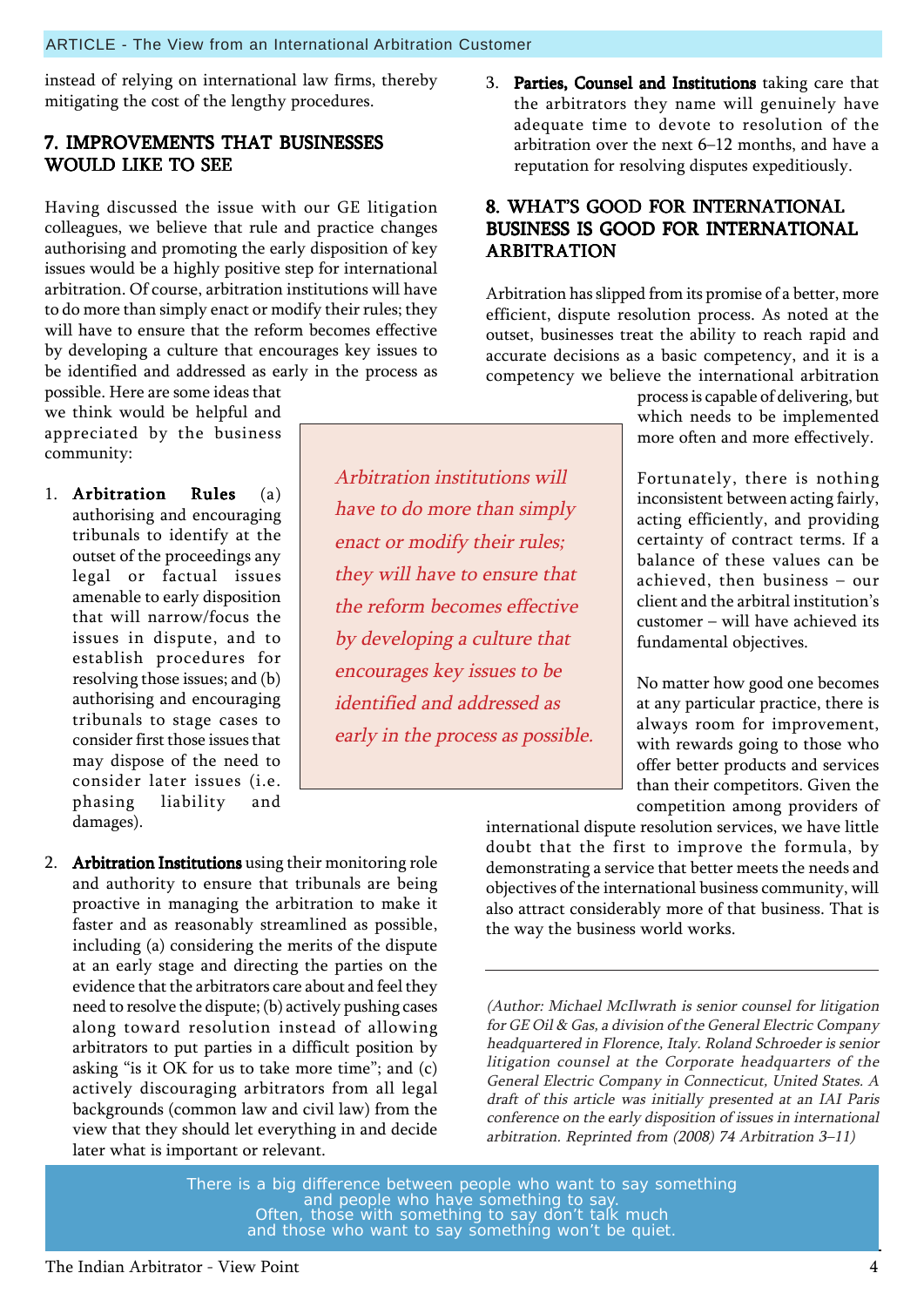

### Effect of Arbitration Agreement on Third Parties: An analysis of the recent Supreme Court judgment -The Indowind Energy Case

: ANKUR KHANDELWAL

A reading of the 1996 Act shows that speedy arbitration and least court intervention are its main objectives. This basic provision is found in the laws of all the countries which have adopted the UNCITRAL Model Law, which amply demonstrate that the objective is to see that the disputes are not unduly prolonged. The consequence of the Patel Engineering Case is that the judiciary is frequently adopting the law and reason laid down in it and concomitantly upsetting the process of arbitration.

The Supreme Court of India recently in the case of Indowind Energy Ltd. v. Wescare (I) Ltd. and Anr<sup>1</sup>, laid down an arbitration agreement is not binding on the parties who have not signed the Arbitration Agreement. The decision of the Apex Court is on the reasoning of the Patel Engineering Case, i.e. the function of the Chief Justice under Section 11 is judicial in nature.

This decision is important for two reasons: it gives an understanding of balancing the intention of the parties with the freedom of the arbitral tribunal to rule on its own jurisdiction. The judgment was delivered by R.V. Raveendran, J. This Article seeks to analyse the judgment on the lines of the function of the Chief Justice under Section 11 of the Act and concludes that Patel Engineering Case has left its footprints for other judgments to follow, denuding the arbitral tribunal of its jurisdiction under Section 16 of the Act.2

#### BRIEF FACTS OF THE CASE:

The parties to the dispute are companies incorporated under the Companies Act, 1956. Wescare (I) Ltd., the respondent (hereinafter referred to as 'Wescare'), is in the business of setting up and operating/managing windfarms and generation of power from Wind Electric Generators. Subuthi Finance Ltd - second respondent (hereinafter referred to as 'Subuthi') is a promoter of the appellant company - Indowind Energy Ltd., (hereinafter referred to as 'Indowind'). An agreement of sale was entered into between Wescare and Subuthi. The agreement described "Wescare including its

#### (Footnotes)

<sup>1</sup> Civil Appeal No. 3874 of 2010

<sup>2</sup> Section 16 of the Act provides for competence of arbitral tribunal to rule on its jurisdiction

<sup>3</sup> Clause 10: Governing Law and Jurisdiction - This AGREEMENT shall be governed by and interpreted in accordance with the laws of India. The Parties submit to the exclusive jurisdiction of the court in the city of Chennai, Tamil Nadu. Any dispute, difference, claims or questions arising under this agreement or concerning any matter covered by this Agreement or touching upon this Agreement, the same shall be referred to arbitration before a sole arbitrator to be appointed by consent of Seller, Buyer/IW. The decision/award of the Sole Arbitrator shall be final and binding on all parties. The provisions of the arbitration and Conciliation Act, 1996 with such amendments there to as may be applicable, shall apply to the proceedings. The venue of the arbitration shall be Chennai and the language of the Arbitration shall be English.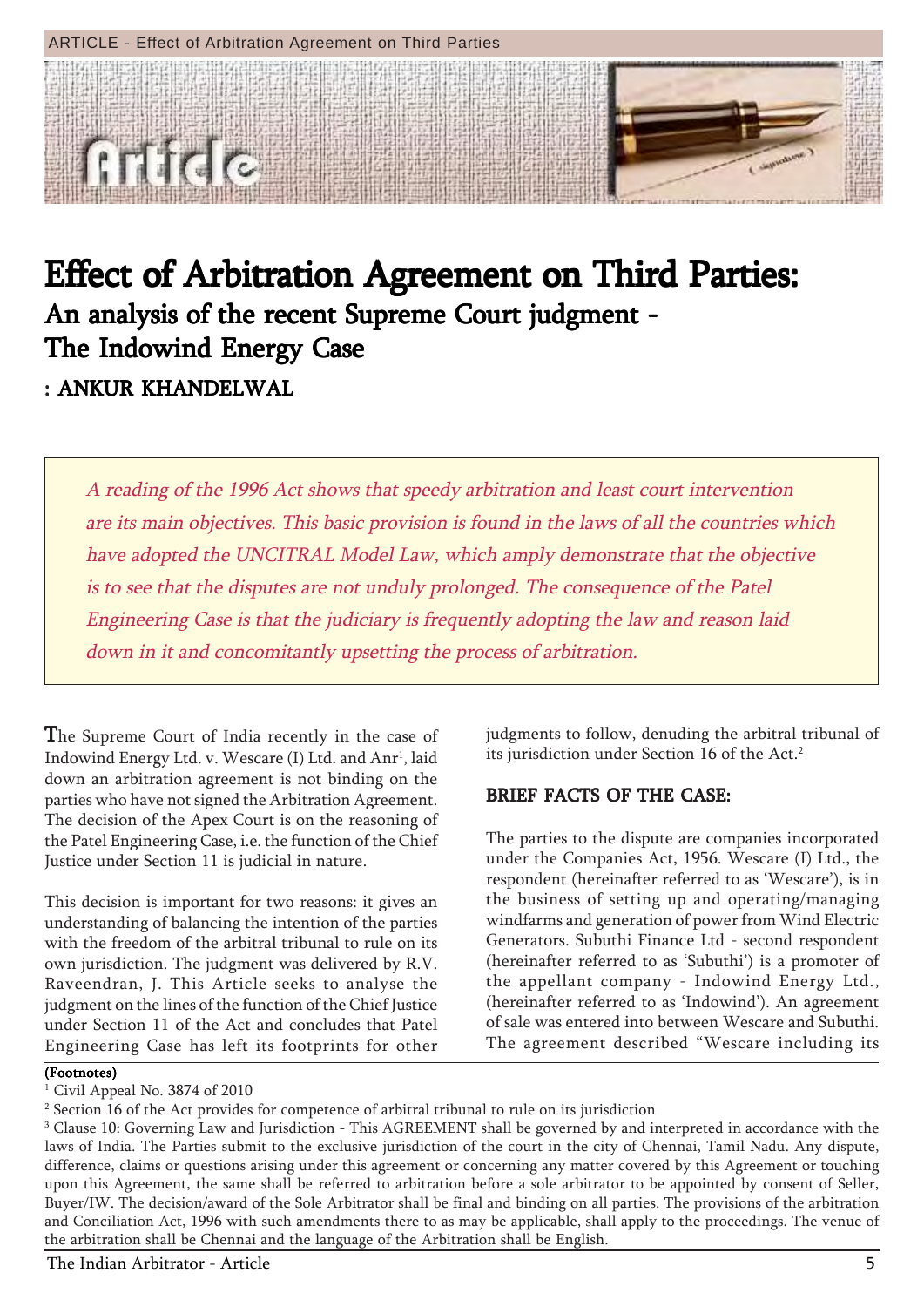#### ARTICLE - Effect of Arbitration Agreement on Third Parties

subsidiary RCI Power Ltd" as the "Seller/Wescare". Under the Agreement Subuthi Finance Ltd. and its nominee are "buyer" and as the "promoters of Indowind Energy Ltd." Under this agreement, the seller agreed to transfer to the buyer certain business assets of the seller for a certain amount of consideration. Clause 10 of the agreement related to Arbitration.3

Owing to the arising disputes between Wescare on the one hand and Subuthi and Indowind on the other, in respect of the said agreement, Wescare filed three petitions under Section 94 of the Arbitration and Conciliation Act, 1996 (hereinafter referred to as 'the Act') against Subuthi and Indowind seeking the following interim measures:

- (i) OA No. 641/2007 to restrain Subuthi and Indowind from alienating, encumbering or otherwise disposing of the 31 WEGs and the land appurtenant thereto.
- (ii) OA No. 642/2007 to restrain Subuthi and Indowind from operating or running the WEGs pending completion of arbitration proceedings.
- (iii)OA No. 975/2007 to restrain Indowind from proceeding with the issue of initial public offer, proposed under the Red Herring Prospectus issued by it, pending final disposal of the arbitration proceedings.

#### DECISION OF THE HIGH COURT:

The said applications regarding interim measures were dismissed by a learned Single Judge of the Madras High Court on 21/08/2007, for the following reasons:

(a) As Indowind has not signed nor ratified the agreement dated 24/02/2006, the maintainability of

#### (Footnotes)

<sup>4</sup> Section 9 provides for Interim Measures and reads as, "Interim measures etc.by Court.- A party may, before, or during arbitral proceedings or at any time after the making of the arbitral award but before it is enforced in accordance with section 36, apply to a court-

(i) for the appointment of a guardian for a minor or person of unsound mind for the purposes of arbitral proceedings; or (ii) for an interim measure or protection in respect of any of the following matters, namely:-

(a) the preservation, interim custody or sale of any goods which are the subject-matter of the arbitration agreement;

(b) securing the amount in dispute in the arbitration;

(c) the detention, preservation or inspection of any property or thing which is the subject-matter of the dispute in arbitration, or as to which any question may arise therein and authorising for any of the aforesaid purposes any person to enter upon any land or building in the possession of any party or authorising any samples to be taken or any observation to be made, or experiment to be tried, which may be necessary or expedient for the purpose of obtaining full information or evidence; (d) interim injunction or the appointment of a receiver;

(e) such other interim measure of protection as may appear to the Court to be just and convenient, and the Court shall have the same power for making orders as it has for the purpose of, and in relation to, any proceedings before it."

 $^5$  Section  $11(6)$  of the Act reads as follows, "Where, under an appointment procedure agreed upon by the parties,-

(a) a party fails to act as required under that procedure; or

(b) the parties, or the two appointed arbitrators, fail to reach an agreement expected of them under that procedure; or

(c) a person, including an institution, fails to perform any function entrusted to him or it under that procedure, a party may request the Chief Justice or any person or institution designated by him to take the necessary measure, unless the agreement on the appointment procedure provides other means for securing the appointment."

the applications under Section 9 of the Act was doubtful.

(b) As the WEGs were purchased by Indowind after paying the entire sale consideration, Wescare was not entitled to an injunction restraining Indowind from alienating the WEGs.

However, the order of the Single Judge categorically mentioned and clarified that whatever had been stated therein was in the context of disposal of the applications seeking interim measures under Section 9 of the Act and nothing contained therein should be construed as findings on merits and the Arbitrator should determine the issues raised before him uninfluenced by the observations made in the said order.

Further, Wescare filed a petition under Section 11(6)<sup>5</sup> of the Act against Subuthi and Indowind for appointment of a sole arbitrator to arbitrate upon the disputes between them in respect of agreement.

### CONTENTIONS OF THE PARTIES:

Subuthi argued and resisted the said petition alleging that as the agreement dated 24/02/2006 did not contemplate any transaction between Wescare and Subuthi and as no actual transaction took place between Wescare and Subuthi under the said agreement. Consequently, they stated that there was neither cause of action nor any arbitrable dispute between them.

Indowind resisted the petition on the ground that it was not a party to the agreement dated 24/02/2006 entered into between Wescare and Subuthi; that it had not ratified the agreement or acted upon it and since there was no arbitration agreement between Wescare and Indowind; the dispute was neither covered by nor in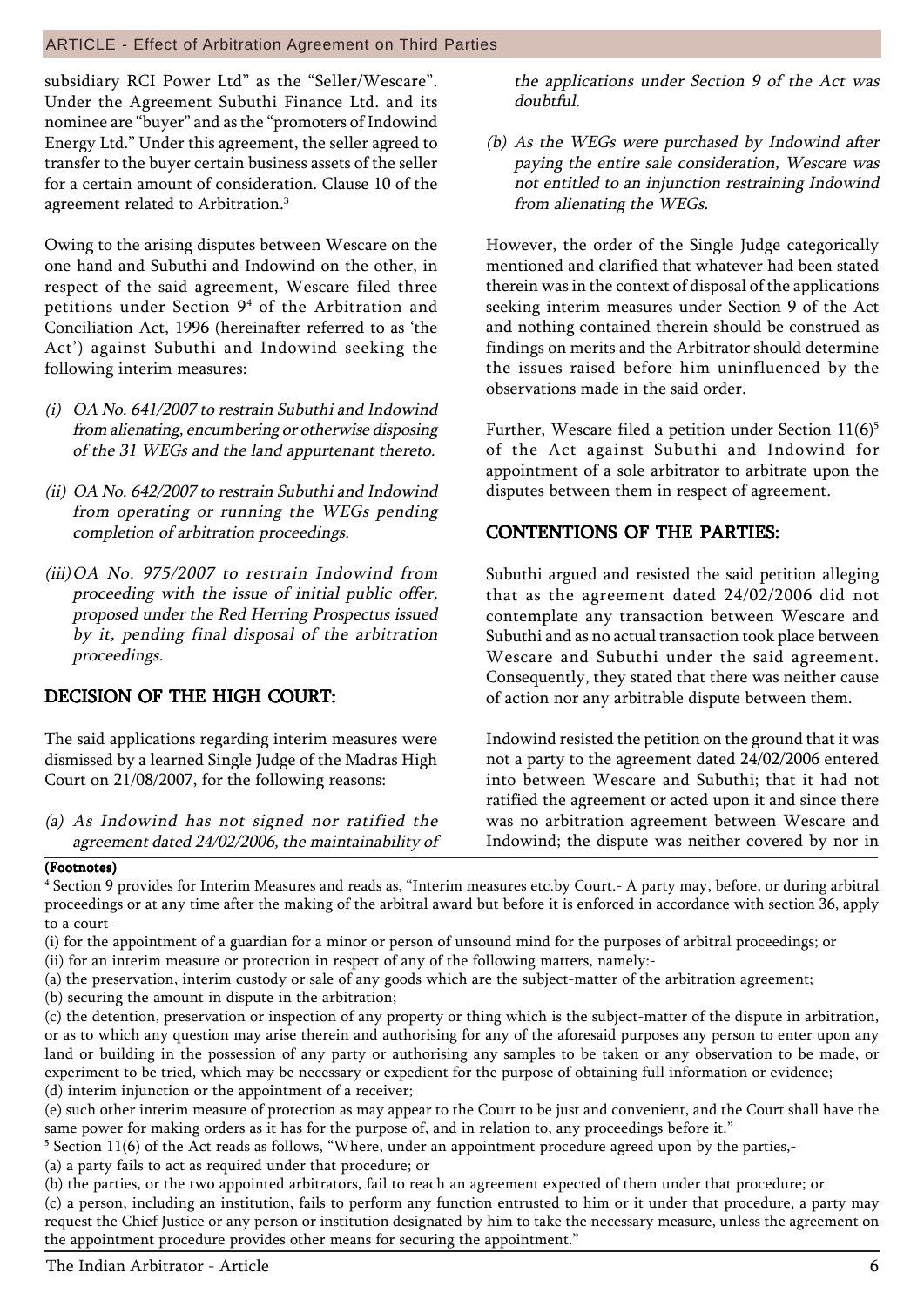pursuance of the agreement and therefore the petition was not maintainable.

The decision of the Chief Justice of the Madras High Court was to allow the said application under Section 11 of the Act, and a sole arbitrator was appointed. The learned Chief Justice held that Indowind was prima facie a party to the arbitration agreement and was bound by it, even though it was not a signatory to the agreement dated 24/02/2006.

#### QUESTIONS BEFORE THE SUPREME COURT:

The two important questions before the Apex Court in this case were as follows:

- (i) Whether an arbitration clause found in a document (agreement) between two parties, could be considered as a binding arbitration agreement on a person who is not a signatory to the agreement?
- (ii) Whether a company could be said to be a party to a contract containing an arbitration agreement, even though it did not sign the agreement containing an arbitration clause, with reference to its subsequent conduct?

Decision of the Court:

The Court relied on Section 7 of the Act<sup>6</sup>and stated that for a provision to constitute arbitration agreement for the purpose of Section 7 should satisfy the following two conditions<sup>7</sup>:

- (i) it should be between the parties to the dispute; and
- (ii) it should relate to or be applicable to the dispute.

The Court stated that Wescare did not enter into any agreement with Indowind, with the intention of making such arbitration agreement, a part of their agreement. Nor did Wescare state that there was any exchange of statements of claim and defence in which it had alleged

the existence of an arbitration agreement and the same had been accepted and not denied by Indowind in the defence statement. The Court further mentioned that in absence of there being any exchange of letters, telex, telegrams or other means of telecommunication referred to and provided a record of any arbitration agreement between the parties, Sub-section (5) nor Clauses (b) and (c) of Sub-section (4) of Section 7 applied.

The Agreement in question was held to be signed by and valid between Wescare and Subuthi and not by Indowind and thus there could be appointment of an arbitrator if there was any dispute between Wescare and Subuthi. However, the Court added that since Indowind was not a signatory to the agreement it could not considered to be a 'party' to the arbitration agreement, specially in the absence of any document signed by the parties as contemplated under Clause (a) of Sub-section (4) of Section 7, and in the absence of existence of an arbitration agreement as contemplated in Clauses (b) or (c) of Sub-section (4) of Section 7 and in the absence of a contract which incorporates the arbitration agreement by reference as contemplated under Sub-section (5) of Section 7.

#### ANALYSIS OF THE DECISION:

Section  $2(h)^8$  of the Act defines the term 'party' as referring to a party to an arbitration agreement and Section  $2(b)$ <sup>9</sup> defines the term 'arbitration agreement' as an agreement referred to in Section 7. Reading Section 7, analyzing Sub-sections (2), (3) and (4) of it, it becomes clear that an arbitration agreement will be considered to be in writing if it is contained in the following:

- (a) a document signed by the parties; or
- (b) an exchange of letters, telex, telegrams or other means of telecommunication which provide a record of the agreement; or
- (c) an exchange of statements of claim and defence in which the existence of the agreement is alleged by one party and not denied by the other, or

#### (Footnotes)

 $^6$  Section 7 lays down the requirements of an Arbitration Agreement and reads as, "Arbitration agreement.- (1) In this Part, "arbitration agreement" means an agreement by the parties to submit to arbitration all or certain disputes which have arisen or which may arise between them in respect of a defined legal relationship, whether contractual or not.

(2) An arbitration agreement may be in the form of an arbitration clause in a contract or in the form of a separate agreement. (3) An arbitration agreement shall be in writing.

- (4) An arbitration agreement is in writing if it is contained in-
- (a) a document signed by the parties;
- (b) an exchange of letters, telex, telegrams or other means of telecommunication which provide a record of the agreement; or

(c) an exchange of statements of claim and defence in which the existence of the agreement is alleged by one party and not denied by the other.

(5) The reference in a contract to a document containing an arbitration clause constitutes an arbitration agreement if the contract is in writing and the reference is such as to make that arbitration clause part of the contract."

- 7 Yogi Agrawal v. Inspiration Clothes & U and Ors. MANU/SC/8443/2008 : 2009 (1) SCC 372.
- $\rm{^8}$  Section 2(h) of the Act reads as, ""party" means a party to an arbitration agreement."

 $^9$  Section 2(b) of the Act reads as, ""arbitration agreement" means an agreement referred to in section  $7^\circ$ 

#### The Indian Arbitrator - Article 7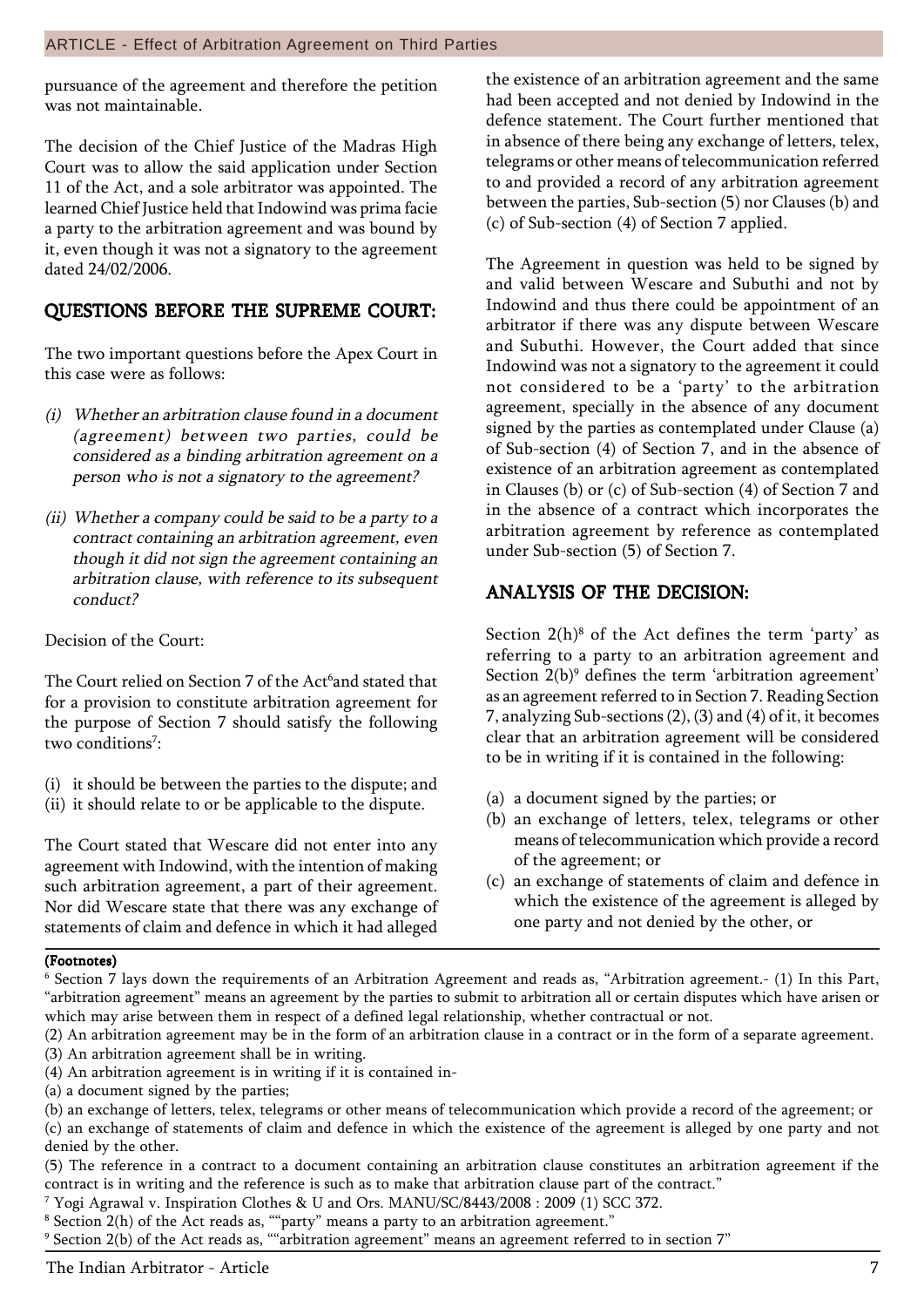(d) a contract between the parties making a reference to another document containing an arbitration clause indicating a mutual intention to incorporate the arbitration clause from such other document into the contract.

In this context, it is important to note that though a contract can be entered into even orally and can be spelt out from correspondence or conduct, an arbitration agreement is different from a contract. An arbitration agreement can come into existence only in the manner contemplated under Section 7 and thus the requirement of an arbitration agreement being in writing is mandatory.

In this context, it would be important to note the following observation of the Supreme Court regarding the rules of examination of a document, in the Economic Transport Organisation Case<sup>10</sup>:

".....The nature of examination of a document may differ with reference to the context in which it is examined. If a document is examined to find out whether adequate stamp duty has been paid under the Stamp Act, it will not be necessary to examine whether it is validly executed or whether it is fraudulent or forged. On the other hand, if a document is being examined in a criminal case in the context of whether an offence of forgery has been committed, the question for examination will be whether it is forged or fraudulent, and the issue of stamp duty or registration will be irrelevant. But if the document is sought to be produced and relied upon in a civil suit, in addition to the question whether it is genuine, or forged, the question whether it is compulsorily registrable or not, and the question whether it bears the proper stamp duty, will become relevant. If the document is examined in the context of a dispute between the parties to the document, the nature of examination will be to find out that rights and obligation of one party vis- ‡-vis the other party. If in a summary proceedings by a consumer against a service provider, the insurer is added as a co-complainant or if the insurer represents the consumer as a power of attorney, there is no need to examine the nature of rights inter-se between the consumer and his insurer."

The question of examining an arbitration agreement also raises another question of judicial intervention in arbitration. The scope of examination of the agreement by the learned Chief Justice or his Designate under Section 11(6) is necessarily to be restricted to the question whether there is an arbitration agreement between the parties. The examination cannot extend to examining the agreement to ascertain the rights and obligations regarding performance of such contract between the parties.

The question raises the Patel Engineering - Konkan Railway Dispute, i.e. whether the power of the Chief Justice is judicial or administrative. It is settled that when an application is filed under Section 11, the Chief Justice or his Designate is required to decide only two issues, that is whether the party making the application has approached the appropriate court and whether there is an arbitration agreement and whether the party who has applied under Section 11 of the Act, is a party to such agreement. Therefore, the Chief Justice exercising jurisdiction under Section 11 of the Act has to only consider whether there is an arbitration agreement between the petitioner and the respondent/s in the application under Section 11 of the Act.<sup>11</sup> Any wider examination in such a summary proceeding will not be warranted.

In so far as the issue of existence of arbitration agreement between the parties, the learned Chief Justice or his Designate is required to decide the issue finally and it is not permissible in a proceeding under Section 11 to merely hold that a party is prima facie a party to the arbitration agreement and that a party is prima facie bound by it. It is not as if the Chief Justice or his Designate will subsequently be passing any other final decision as to who are the parties to the arbitration agreement. Once a decision is rendered by the Chief Justice or his Designate under Section 11 of the Act, holding that there is an arbitration agreement between the parties, it will not be permissible for the arbitrator to consider or examine the same issue and record a finding contrary to the finding recorded by the court. This is categorically laid down by the Constitution Bench in SBP. Therefore the prima facie finding by the learned Chief Justice that Indowind is a party to the arbitration agreement is not what is contemplated by the Act.

On the contrary there is also the view that a person to be bound by an arbitration agreement need not personally sign the written arbitration agreement.<sup>12</sup> However the Apex Court held that such view is of no assistance as they do not relate to a provision similar to Section 7 of the Indian Act.

#### CONCLUSION: CONCLUSION:

#### (Footnotes)

<sup>&</sup>lt;sup>10</sup> Economic Transport Organisation v. Charan Spinning Mills (P) Ltd. MANU/SC/0113/2010 : 2010 (2) SCALE 427 <sup>11</sup> SBP & Co. v. Patel Engineering Limited 2005 (8) SCC 618 and in National Insurance Co. Ltd. v. Boghara Polyfab Pvt. Ltd. 2009 (1) SCC 267

<sup>12</sup> FISSER v. International Bank 282 F.2d 231 (1960) and J.J. Ryan & Sons, Inc. v. Rhone Poulene Textile S.A. 863 F.2d 315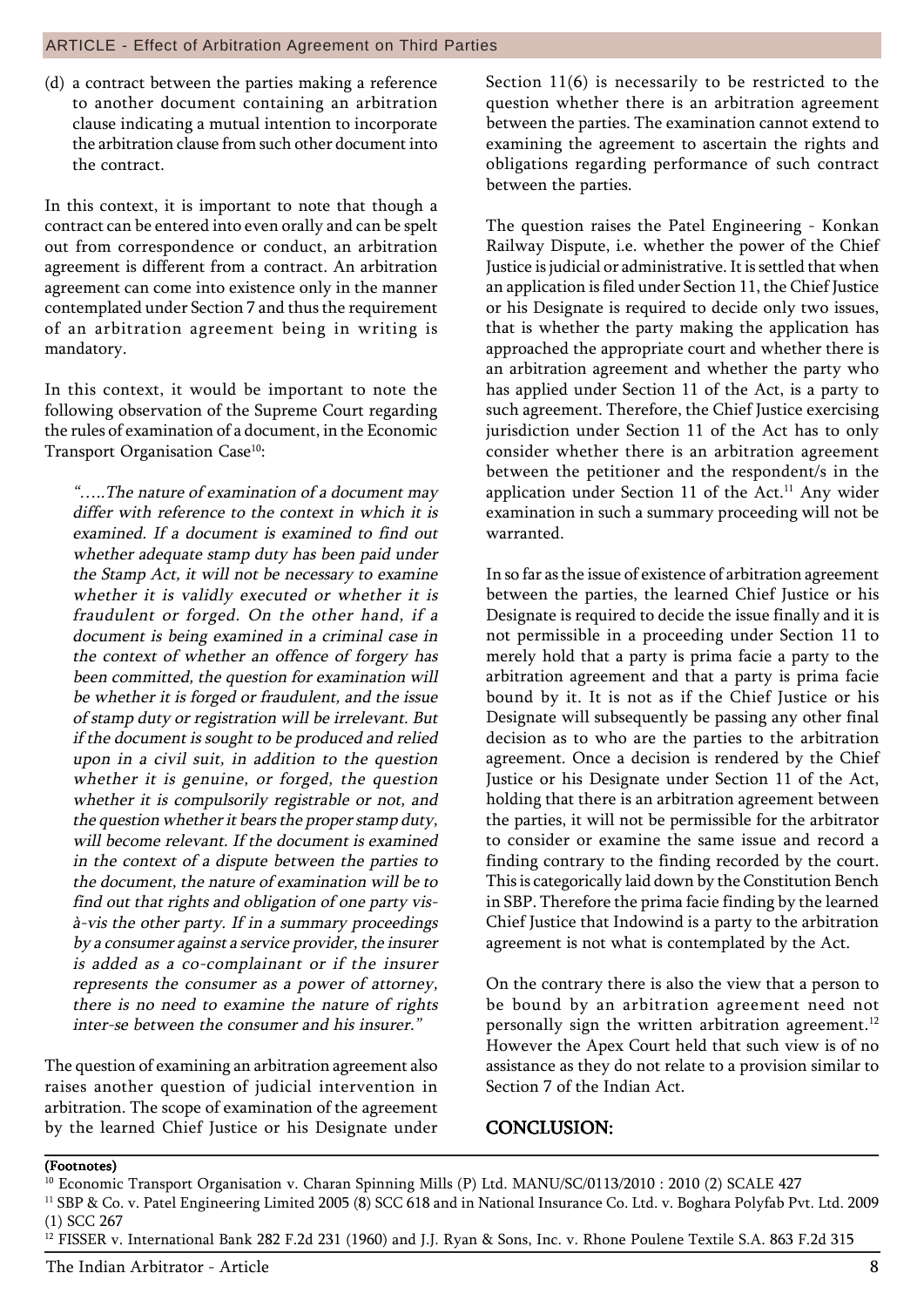#### ARTICLE - Effect of Arbitration Agreement on Third Parties

In effect, the Court in this case followed the SBP Patel Engineering Case. The consequence of the Patel Engineering Case is that the judiciary is frequently adopting the law and reason laid down in it and concomitantly upsetting the process of arbitration. In Ludhiana Improvement Trust & Anr v Today Homes and Infrastucture (Pvt) Ltd $^{13}$  it was contended and upheld that since an arbitration agreement obtained fraudulently would be void and unenforceable, it would be necessary for the court to exercise its judicial power under section 11 of the Act, as held in SBP & Co v Patel Engineering Ltd, and decide on the existence of an arbitration agreement prior to the appointment of the arbitral tribunal.

It is common ground that the Act has adopted the UNCITRAL Model Law on International Commercial Arbitration, but at the same time, it has made some departures from the Model Law. Section 11 is in the place of Article 11 of the Model Law.<sup>14</sup> The fact that instead of the 'Court', the powers are conferred on the Chief Justice, has to be appreciated in the context of the

statute.15 Consequently, it can be said that the power to appoint arbitrators was laid in the hands of the Chief Justice not in their judicial capacity.

A reading of the 1996 Act shows that speedy arbitration and least court intervention are its main objectives. The limitation on the intervention by the courts is clearly enunciated in Section 5 of the Act.<sup>16</sup> This basic provision is found in the laws of all the countries which have adopted the UNCITRAL Model Law. The provisions as to waiving objections etc. contained in Sections 4, 12, 14(4), 16(5), 19(1) and 25 amply demonstrate that the objective is to see that the disputes are not unduly prolonged. In fact, the UNICTRAL Model Law, wherever it permitted intervention by court, by way of appeal, before the passing of the award, left it to the arbitrator, to proceed or not to proceed further pending the appeal. This was intended to see that the appeal proceedings are not allowed to be unreasonably delayed.17

(Author: Ankur Khandelwal is a fifth year student at National Law Institute University, Bhopal)

#### (Footnotes)

<sup>13</sup> Civil Appeal No 6104 of 2008 (Arising out of Special Leave Petition (Civil) No 10550 of 2008.

14 Rodemadan India Limited v. International Trade Expo Center Limited, AIR 2006 SC 3456

<sup>15</sup> Article 11 of the UNCITRAL Model Law confers the duty to appoint the arbitrators upon the Court and to restrict judicial intervention, the Act confers such duty on the Chief Justice or his designate.

 $16$  Section 5 declares: "Notwithstanding anything contained in any other law for the time being in force, in matters covered by this Part (Part I), no judicial authority shall intervene except where so provided in this Part."

<sup>17</sup> For more information on the UNCITRAL Model Law, see http://www.uncitral.org/uncitral/en/index.html (last visited May 30, 2010)



Emily, a self-appointed monitor of the church's morals, kept sticking her nose into other people's business. Several members did not approve of her extracurricular activities, but feared her enough to maintain their silence.

The Lighter Side

She made a mistake, however, when she accused Frank, a new member, of being an alcoholic after she saw his old pickup parked in front of the town's only bar one afternoon.

She emphatically told Frank (and several others) that every one seeing it there WOULD KNOW WHAT HE WAS DOING!

Frank, a man of few words, stared at her for a moment and just turned and walked away. He didn't explain, defend, or deny. He said nothing.

Later that evening, Frank quietly parked his pickup in front of Emily's house... walked home... and left it there all night.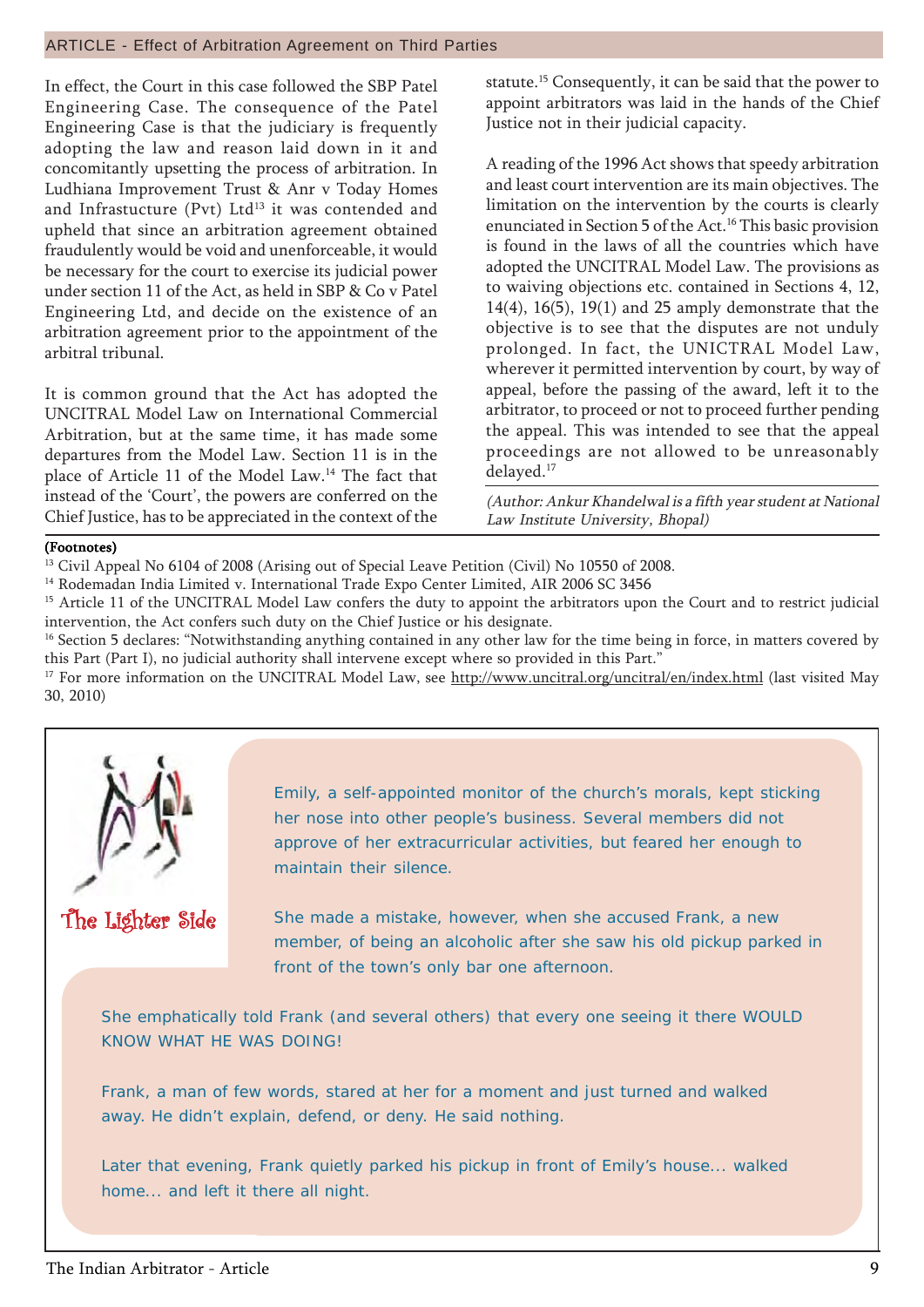# ews & Events



## IIAM gets approval of IMI Qualifying Assessment Programme

Indian Institute of Arbitration & Mediation has become the first institution in India to be approved as a "Qualifying" Assessment Programme" (QAP) for IMI Certification. Certain top professional, provider and training organizations who have developed programs to qualify mediators as IMI Certified have been approved by the Independent Standrads Commission of IMI. These are programs whose mediator training and assessment assertedly provides assurance of mediation experience and expertise worthy of IMI certification. The other institutions approved so far by IMI for QAP are AAA-ICDR and the Denmark Mediation Center.

International Mediation Institute (IMI) at The Hague, Netherlands, is formed for the purpose of certifying international standards for mediators and for implementing the Global Mediator Competency Certification. On 1 January 2009, the International Mediation Institute (IMI) has launched its global mediator competency certification scheme. This is an online scheme for enabling businesses and their advisers to find the world's most competent mediators (including IIAM Mediators) by using an advanced search engine on the IMI web portal.

### IBA announces approval of revised evidence rules

The International Bar Association adopted the new IBA Rules on the Taking of Evidence in International Arbitration. Arbitration Committee Co-Chairs Guido Tawil and Judith Gill QC had submitted the draft to the IBA Council for approval after a two-year review process that included public consultation. The revised version of the IBA Rules of Evidence was developed by the members of IBA Rules of Evidence Review Subcommittee, which was created by then Co-Chairs of the Arbitration Committee Sally Harpole and Pierre Bienvenu. The Subcommittee was advised by members of the 1999 Working Party responsible for the drafting of the 1999 IBA Rules as well as by representatives of leading arbitral institutions. The 2010 IBA Rules on the Taking of Evidence in International Arbitration can be accessed at: http://tinyurl.com/IBA-Arbitration-Guidelines.

Interested to contribute Articles?

We would like to have your contributions. Articles should be in English. Please take care that quotations, references and footnotes are accurate and complete. Submissions may be made to the Journals Division, Indian Institute of Arbitration & Mediation, G-209, Main Avenue, Panampilly Nagar, Cochin - 682 036 or editor@arbitrationindia.com.

Publication of the Article will be the discretion of IIAM and submissions made indicates that the author consents, in the event of publication, to automatically transfer this one time use to publish the copyrighted material to the publisher of the IIAM Journal.